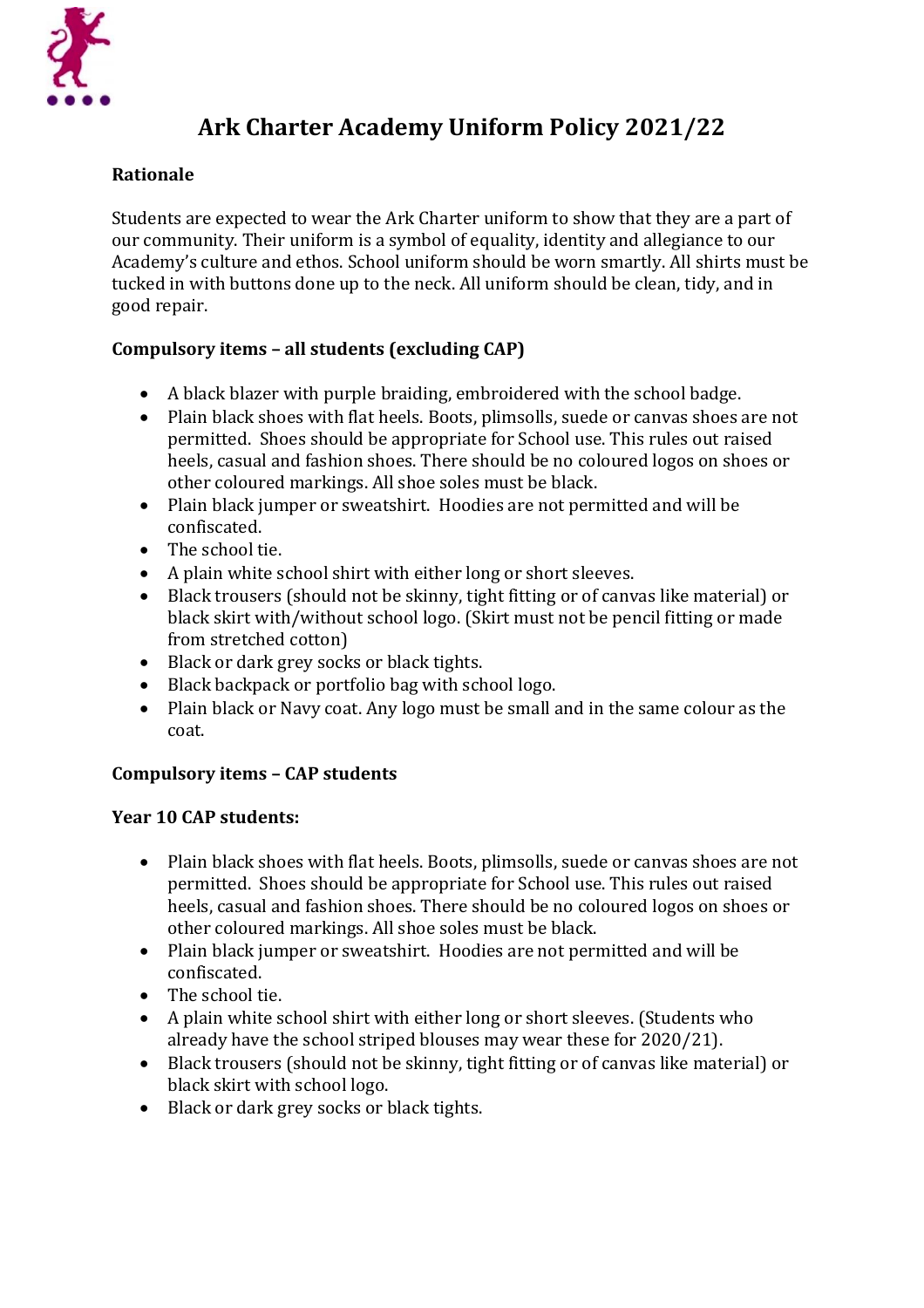

#### **Year 11 CAP students:**

- Plain grey or black polo shirt
- Plain black jumper or sweatshirt. Hoodies are not permitted and will be confiscated.
- Black trousers (should not be skinny, tight fitting or of canvas like material) or black skirt.
- Black or dark grey socks or black tights.
- Plain black shoes with flat heels.

#### **Sports kit – all students**

- Black polo sports shirt with school logo.
- Plain black shorts.
- Plain black tracksuit bottoms.
- Black sweatshirt either plain or with school logo.
- Sports shoes Trainers of any colour (non-marking soles).
- Swimwear plain black swim shorts (boys) or plain black swimming costume (girls). A plain black t-shirt may be worn over the top of swimwear if required.
- Optional Swim/PE bag with school logo

#### **Expectations**

- Coats must be removed prior to entry into a classroom.
- Hats must be removed prior to entry into any building.
- Students must always wear their blazer. Class teachers may allow removal of blazers within the classroom. In exceptional conditions the Principal will authorize students to remove their blazers throughout the day.
- Every parent/carer has a responsibility to ensure that their child has a full Academy uniform and wears it correctly each day. This includes being aware of the need to replace items that are becoming worn out.
- Every member of staff has a responsibility to check students' uniforms. In the case of an infringement, staff must ensure that it is that it is rectified and that an Academy detention is issued and that prohibited items are confiscated and given to the HOY.

#### **Jewellery, nails and makeup**

- Students are allowed to wear a wrist watch
- One small metal stud in each ear. No diamond style ear studs are allowed.
- No facial or body piercings are permitted, nor are piercings covered by a plaster due to health and safety.
- No bracelets
- No rings
- No false nails or coloured nail varnish.
- Makeup worn must be subtle and suited to a work environment.
- No false eyelashes that are longer than natural eyelashes.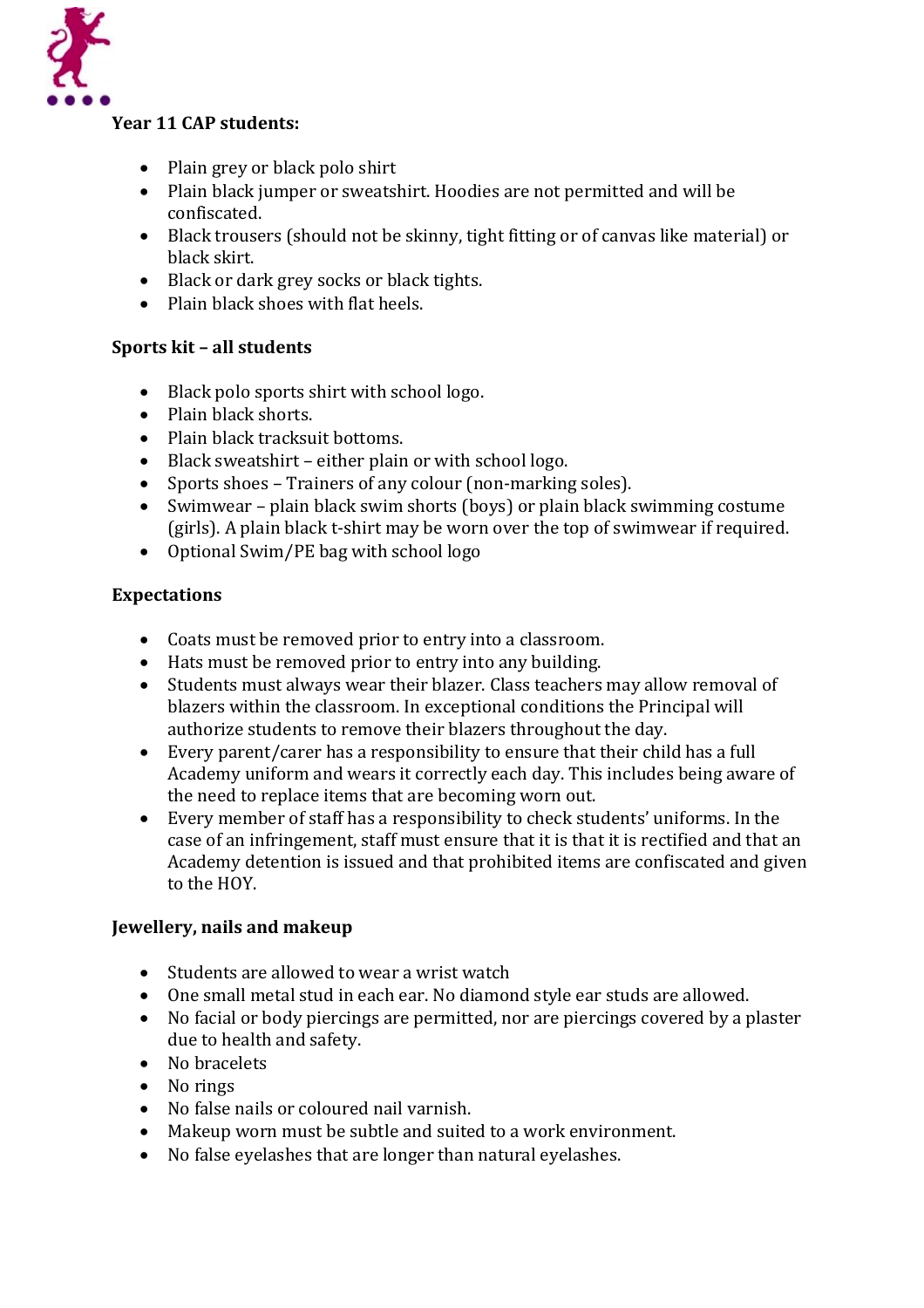

#### **Hair and Headwear**

- Hair (including hair extensions) must be of a student's natural hair colour (no red, blue, orange, purple, pink, etc) and appropriate style (No tramlines, mohicans, extreme shaving or styling of hair or eyebrow designs etc.).
- Long hair must be tied back for practical lessons. Hair decorations should be small and plain black with no patterned headbands or bandannas allowed.
- Students are permitted to cover their head for religious or cultural reasons. Headscarves, turbans etc. must be plain black, white or grey.

#### **Uniform Sanctions**

Dealing with uniform issues detracts from our core purpose as a school: teaching and learning. Parents/carers are urged to ensure that their child is sent to school in the correct school uniform or they should bring a note into school explaining the reason behind an item of uniform being incorrect i.e. incorrect footwear.

Where uniform rules are broken the school has the right to impose a sanction. Each case is different and could include the following:

- An initial warning.
- A phone call or letter to parents.
- Confiscation of an inappropriate item of clothing i.e. hoodie, nose ring, coat.
- Working in isolation.
- Detention.
- Students may be asked to return home to rectify the problem.
- In extreme circumstances students may be excluded from school.

#### **Examples of acceptable footwear**



**Examples of acceptable trousers**